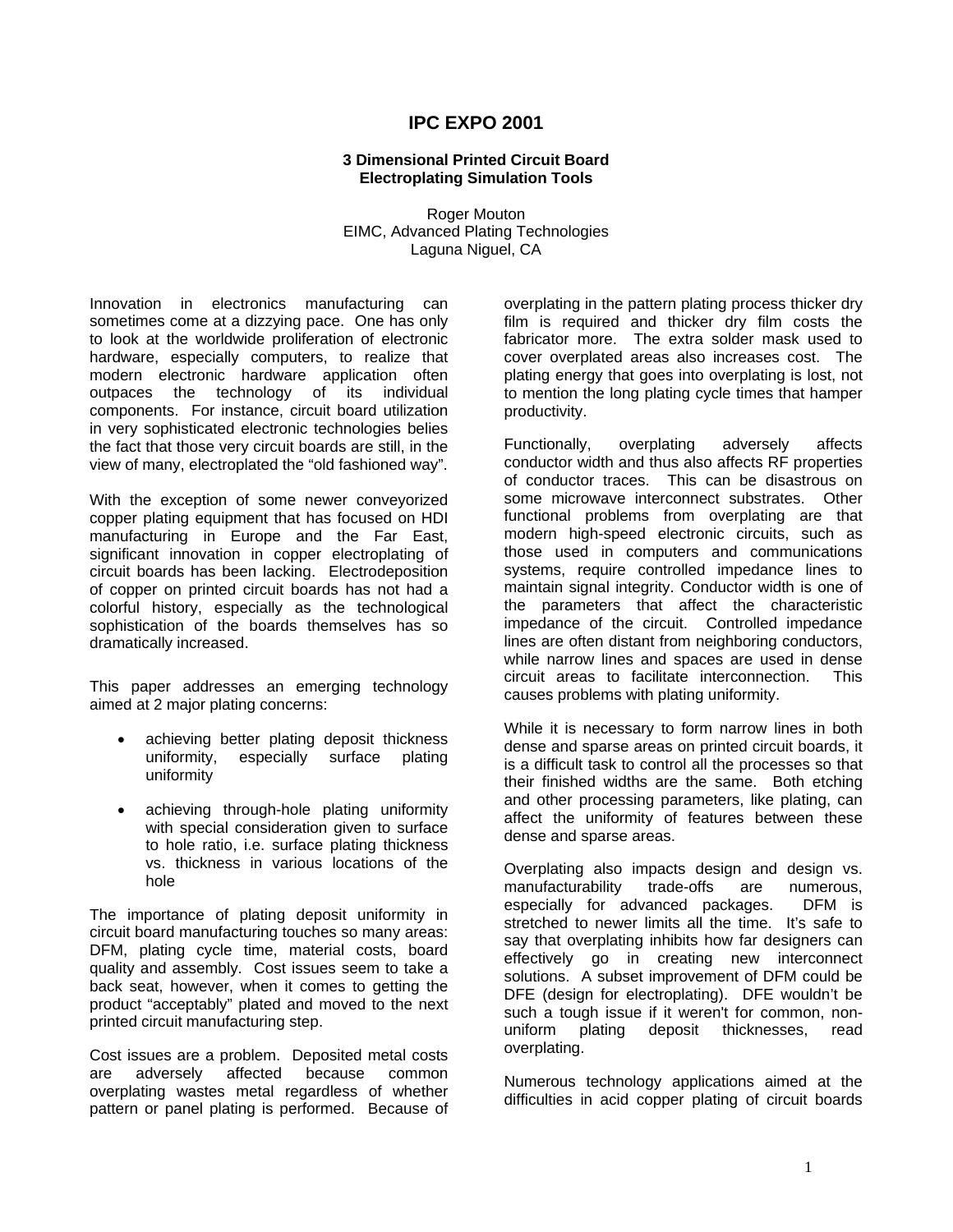have been reasonably well documented to date but there are no new developments in plating technology currently used that significantly improve deposit uniformity.

To illustrate, it's not unusual that a plated circuit board with a minimum copper thickness specification of 1.0 mils (usually found near the center of the board) measures well in excess of 2.0 mils elsewhere on the board. It's an accepted fact of circuit board plating life that overplating occurs. Other critical plating issues now manifest themselves in underplating as well. Take the example of underplating in holes (especially underplating in blind via holes) while excess plating occurs on the same board. Overplating and underplating can and do occur on the same circuit board.

Figure 1 is a simple illustration of trace height variations on a circuit board. The overplated areas are usually on the board's perimeter but are not necessarily limited to those areas. Isolated traces and pads not located on the perimeter can still overplate.



*Figure 1* 

Figure 2 illustrates improvements in plating distribution that result in lower trace height variations.



*Figure 2* 

Suffice it to say, the electrode potentials of the complex surface features of a multilayer board have stumped many good engineers. The electrode potentials of circuit features vary across the board's surface. Higher electrode potentials translate into thicker deposits but it's not always easy to determine the overall electrode potential of the board, much less the individual electrode potentials of certain features.

It's understandable how a circuit board perimeter can overplate. One wonders how a small trace area or pad can so significantly overplate. The surface area is small. Theoretically, the kinetics in

electroplating on that small an area won't be equal to those of larger exposed copper areas. Underlying surface copper surrounding overplated traces and pads, for instance, plays a significant role. Because it's covered with resist, the underlying surface copper does not plate but it does have electrode potential that affects the exposed copper. The underlying copper surface is directly in the field of plating current flowing from anodes on both sides of the plating tank. The same can hold true for large buried ground plane areas. They have electrode potential but they don't plate. They do, however, subtly affect the electrode potential of surface features that are near them.

Overall, the result of non-uniform plating, or overplating, is that modern circuit board electrodeposition is carried out at very low current densities, as low as 8 asf, and for long periods of time. This has been a trend since the early 1980's. Fabricators lower the current density, increase the plating time and deal with the overplating (and now underplating too) as best they can.

I recently heard of a 4½ hr. acid copper plating cycle on a complex multilayer board. Now, how does that add to the manufacturing cycle time in a quick turn board shop? Granted, the board had "subs" which contributed to the long time but how or why should we put up with these long plating times and still get such poor metal distribution?

Figure 3 illustrates simple 2 dimensional anodecathode relationships encountered in electroplating flat substrates.

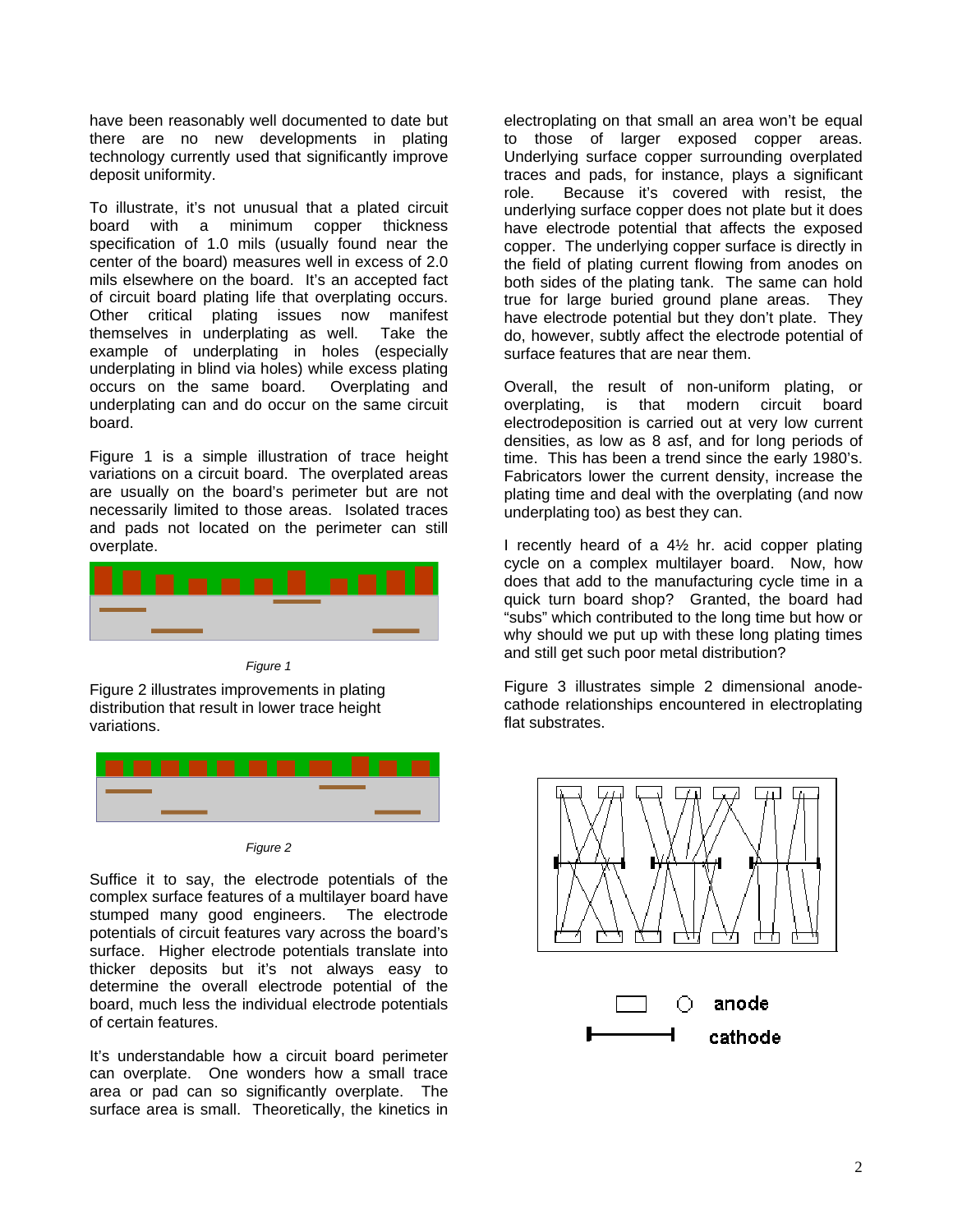



*Figure 3* 

The "view" is that gained from looking down at the top of an electroplating tank. Several anode/cathode arrays are displayed. It becomes clear there are several potential anode cathode relationships that a circuit board might see: wide tanks and narrow tanks, rectangular anodes, round anodes, differing anode to cathode spacing etc. Plating of circuit boards, as in plating of most anything, is confined to the dictates of the electrolyte container – usually rectangular shaped plating tanks with anodes on both sides.

Figure 4 illustrates a 2 dimensional example of simple anode cathode relationships where the current dissolution area at the anode and the plated deposit thickness at the cathode are predicted in a model according to their size, shape, placement in the cell and applied current potential.



Deposit thickness distribution (cathode) and current distribution (anode) between two parallel electrodes

*Figure 4* 





Figures 5 and 6 show the "mapping" of electrode potentials that is possible between parallel electrodes.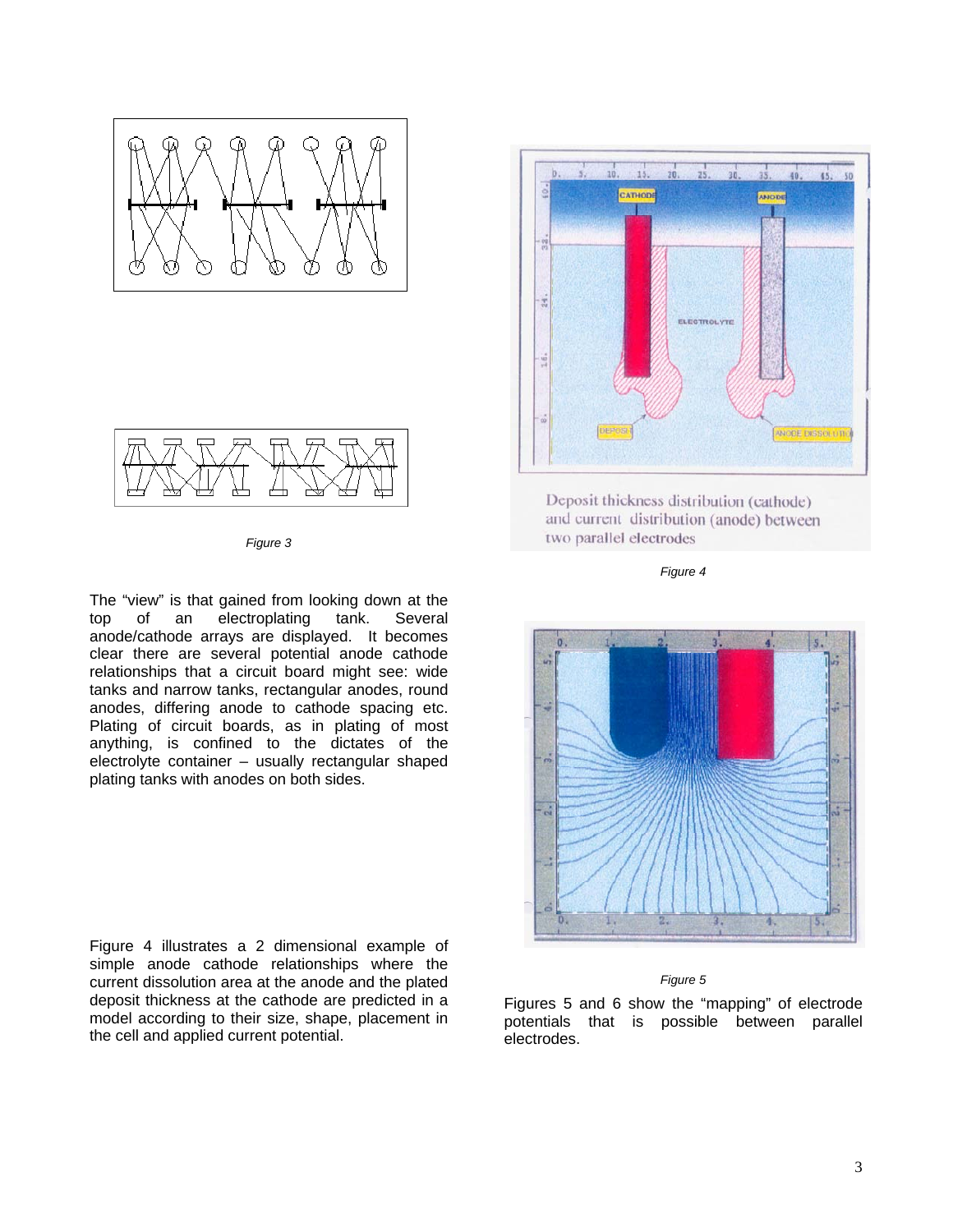

*Figure 6* 

As for electroplating current flow and the behavior of flux lines, as they are called, I have a favorite expression: "the current goes where it wants". It behaves according to numerous electrodeposition laws known in physics and chemistry. Scientists the world over have been experimenting with effects of these laws for years.

Given the size and shape of the electrodes, their distance between each other and the applied current potentials, flux lines can be mapped and understood. Further, their behavior can even be altered by variations in anode/cathode placement. It's also possible, with the use of simple nonconductive barriers placed in the paths of flux lines, to manipulate their behavior. With emerging plating engineering technology that better understands anode/cathode relationships, it's going to be easier for circuit board fabricators to put the plating current where it's wanted vs. where it typically goes in a conventional plating cell.

How can this be accomplished? One of the keys is in understanding the electrode potentials of the circuit board in new ways. For instance, using the information already available about a circuit board from its the design files is an excellent place to start.

The following is usually known before electroplating plating commences:

- surface area of exposed copper on each side of the board
- location of the exposed copper
- surface area of exposed, platable holes

We have great potential to change the way fabricators plate circuit boards by developing the capability to accurately model the plating potential of the circuit board in a useful 3 dimensional model. From such a model it's possible to have accurate information about the behavior of the cell that's never before been available. I know more than one plating process engineer who's been stumped about a problem and fantasized about a scuba dive inside the tank so see "what's really going on in there?" Figure 7 gives us a glimpse, in virtual reality, of just what that scuba dive might reveal. The deposit thicknesses in this 3 dimensional plating model are vividly depicted by color variations.



*Figure 7* 

To better understand this plating technology breakthrough let's first take a brief look at some newer copper plating technology advancements that have been employed by fabricators over the last few years: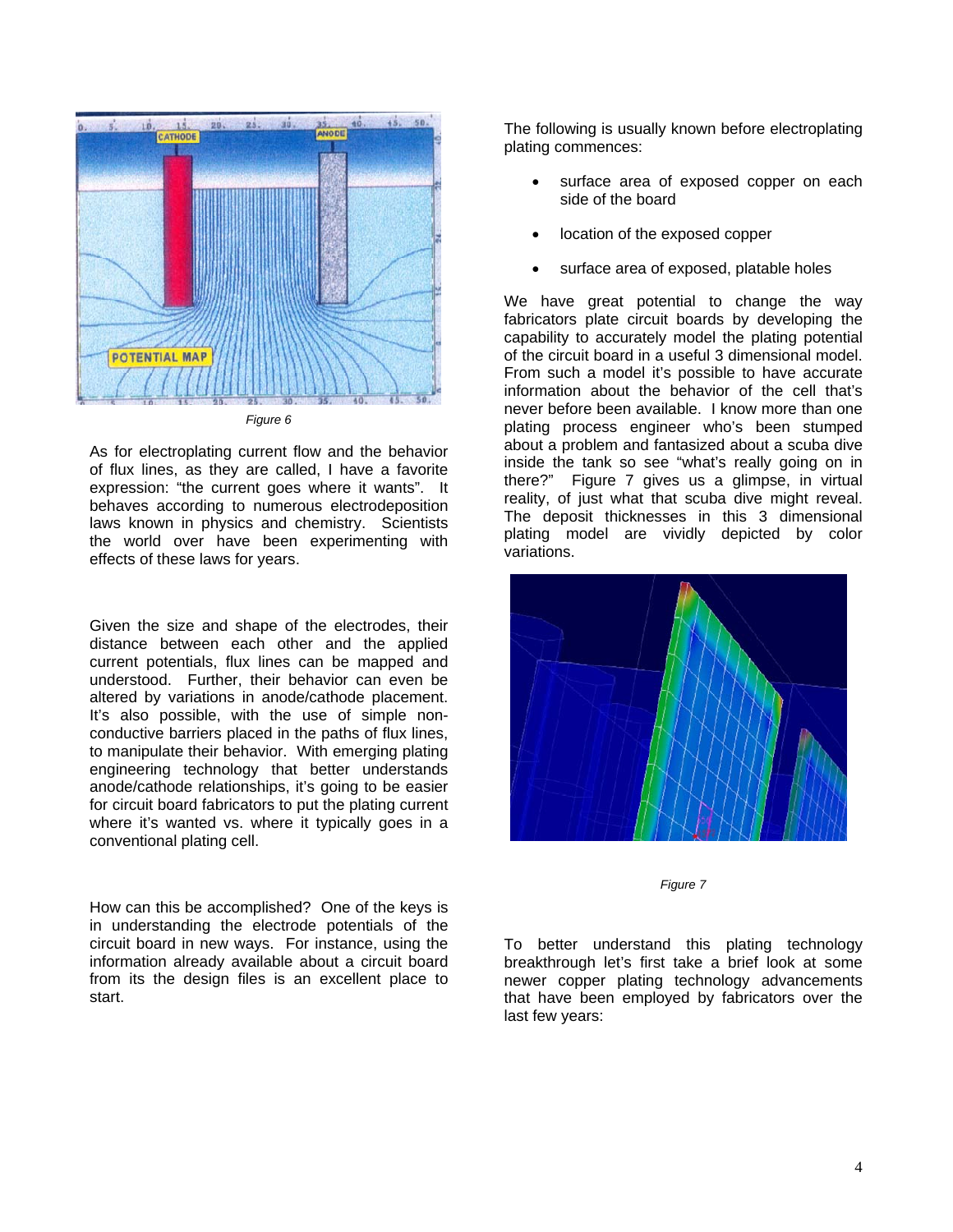PLATING Engineering Alternatives:

- **Organic Additive Based Systems**
- Solution Movement
- Pulse, Pulse/Reverse, WST, CWF Power
- Tank Set-up, Robbing/Thieving, Shields
- Focused, "Designed" Plating

## *Figure 8*

**Organic Plating Additives** - Organic additivebased system improvements have been developed and tested to improve plating performance, especially throwing power, for over 40 years. The paths leading from the power source to the cathode are made up of several elements that all have some effect on deposition at the cathode.

Figure 9 depicts an electroplating circuit diagram with differentiation of the "electroplating circuit" relationship of the surface to hole.



| ıaı ıre |  |
|---------|--|
|         |  |

In this illustration the relative importance of the individual elements to each other is not well enough understood to effectively manipulate or control them but they have definitely been considered for research on the effects generated by plating additive or brightener systems. Cable resistance and capacitance, plating solution resistance and capacitance, diffusion layer resistance and capacitance and even charge transfer overpotential are taken into consideration.

Figure 10 is descriptive of an effort to control increases or decreases in resistance due to charge transfer overpotentials as they might be affected by carrier, brightener or leveler additive manipulation in acid copper plating electrolytes. The model leads to manipulation of various organic additive components aimed at improving throwing power.

| Charge Transfer overpotential<br>Hole<br>Surface                                               | $R_{cp(h)} + R_{ct(h)} + IR$ drop<br>$R_{cn(s)} + R_{ct(s)}$                                                                                                                                       |                                 |                           |
|------------------------------------------------------------------------------------------------|----------------------------------------------------------------------------------------------------------------------------------------------------------------------------------------------------|---------------------------------|---------------------------|
| Where                                                                                          | $R_{cn}$ = Resistance due to concentration<br>polarization<br>$R_{\rm ct}$ = Resistance due to charge transfer<br>$IR drop = Resistance due to IR drop down hole$<br>(includes solution resistance |                                 |                           |
| Poor T.P.                                                                                      | Hole<br>Surface                                                                                                                                                                                    | $20 + 20 + 100$<br>$20 + 20$    | 140 or 3.5 to 1<br>40     |
| Good T.P.                                                                                      | Hole<br>Surface                                                                                                                                                                                    | $30 + 200 + 100$<br>$-30 + 200$ | 330 or 1.5 to 1<br>$-230$ |
| Carrier and optional levelers increase R <sub>et</sub><br>Brightener decreases R <sub>ct</sub> |                                                                                                                                                                                                    |                                 |                           |



Organic additive based system improvements have largely been unsuccessful in affecting major changes in plated metal distribution, especially on the board's surface. Organic additives are almost always necessary to mediate the deposit's physical properties. Their effect on the cathode diffusion layer is also fairly well understood but there are numerous reasons why strong reliance on organic additives has limitations.

Electroactive organic species chosen for additive use must be strictly manufactured so that they are "pure" and with no organic by-products. It's been demonstrated that common electroactive species chosen for plating mediation can easily propagate, or grow. What starts as one electroactive organic component can become several separate and identifiable electroactive species after only minimal electrolysis. Coupled with this, leach products from the board and drag over of surfactants (yes, they do get through the rinses) have a definite effect on the overall balance of organic constituents in the bath.

Acid copper electrolytes have accurately been called "organic soup". Though additives do play a part, their importance and use must be put into proper perspective. They serve an important function. Just don't rely too much on them because there's more going on with plating that we just don't realize yet.

**Solution Movement and Impingement** – It's now widely recognized that air agitation in acid copper plating is not necessary. It's historically been used to agitate the solution enough to adequately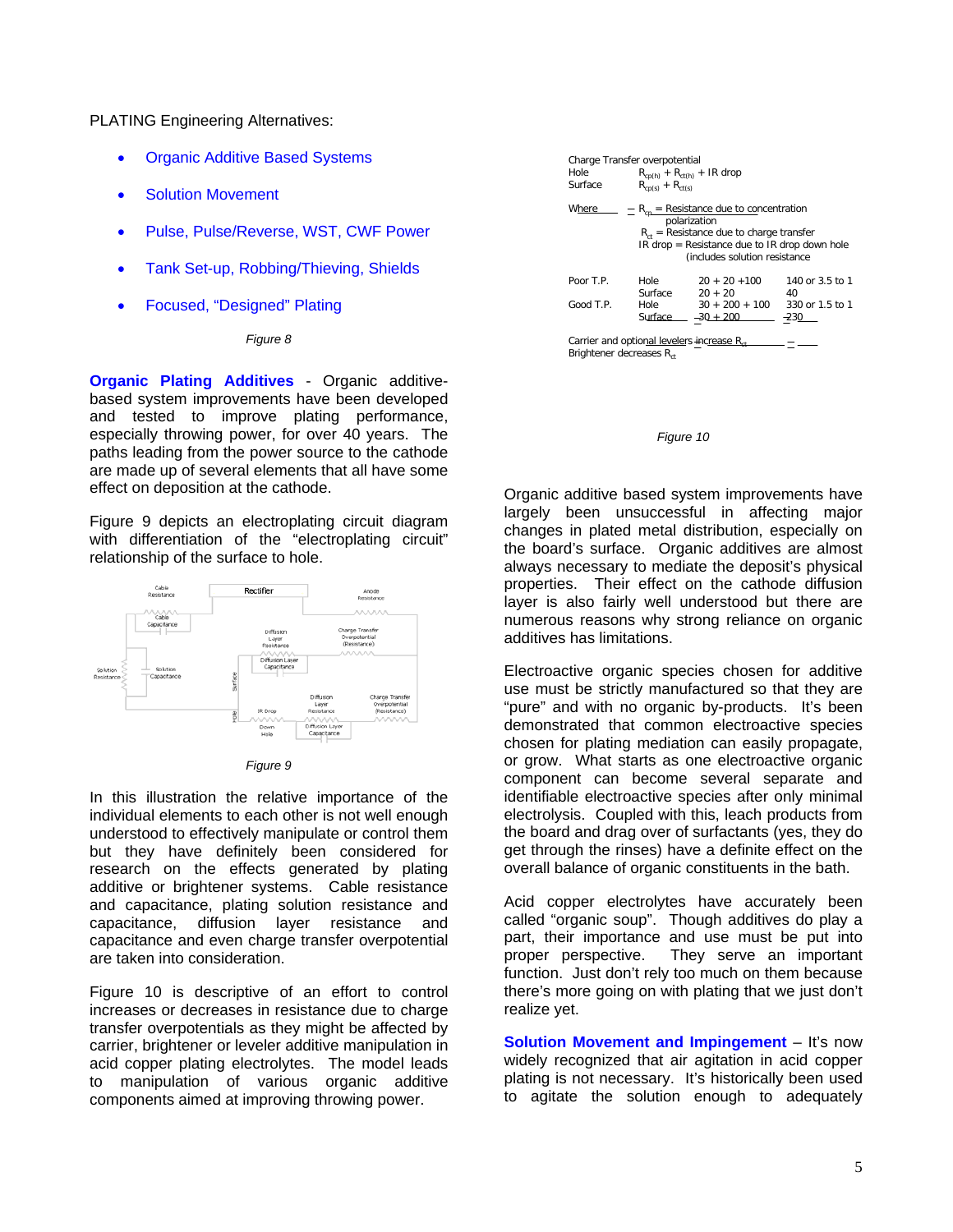replenish the cathode film at the board's surface. It was once believed that the Holy Grail of plating deposit uniformity would be found in a completely uniform, homogenous diffusion layer thickness over the entire cathode surface and that new types of solution movement might just provide that. It's been elusive, to say the least.

more turbulence difficulties than it was worth and was largely abandoned. Alternative plating agitation was investigated in the late 70's. Impingement designs aimed at getting more solution into the holes came about in the late 70's and early 80's. Equipment designs were numerous but it was generally concluded that plating solution impingement, Figure 11, created



*Figure 11* 

sparging to direct the solution flow throughout the bulk of the electrolyte. Another form of improved plating solution movement appeared in the 90's: laminar flow solution movement using pumps and solution

plating solutions. A welcome by-product was better through-hole plating distribution. Ironically the use of modern acid copper plating agitation came about in an effort to counteract plating pits or "mousebites" common in air agitated

"Airless" acid copper plating of circuit boards was born. The term eductor now almost generically refers to venturi-type nozzles that direct plating solution agitation and flow preferentially throughout the plating tank. For circuit boards, and especially through hole solution movement, it has been found that creating laminar flow of plating solution on both

an "airplane wing" effect, or high pressure vs. low pressure. sides of the board results in significant improvements in plating deposit thickness in the hole. The reasons for this are debated but it's really very simple: laminar solution flow that's been properly set up in circuit board plating tanks creates



*Figure 12* 

Figure 12 is a simple illustration of laminar solution flow. The solution flow characteristics created by good laminar flow on both sides of the board, as practiced today, are not really constant and their flow pressures are not always equal. Therefore, when there are small but constant flow rate variations on either side of the board there is better exchange of fresh, copper-rich plating solution through the holes. The solution moves better from side to side through the hole.

When this occurs, plating deposit thickness improves in the hole because copper ions are more rapidly replaced. Contrary to some old beliefs, the holes of circuit boards are not low current density areas. The principle reason that copper deposits are thinner in the holes, often resulting in "dogboning", is simply that the holes have become starved for copper ions.

reverse and CWF power is showing some promise. **Plating Current** - Pulse/Pulse Reverse Power, Complex Wave Form – The industry is looking to the power supplied in the copper electroplating process to find improvements and well it should. Wave switching technology power supplies showed us the way to cleaner power output. Pulse/pulse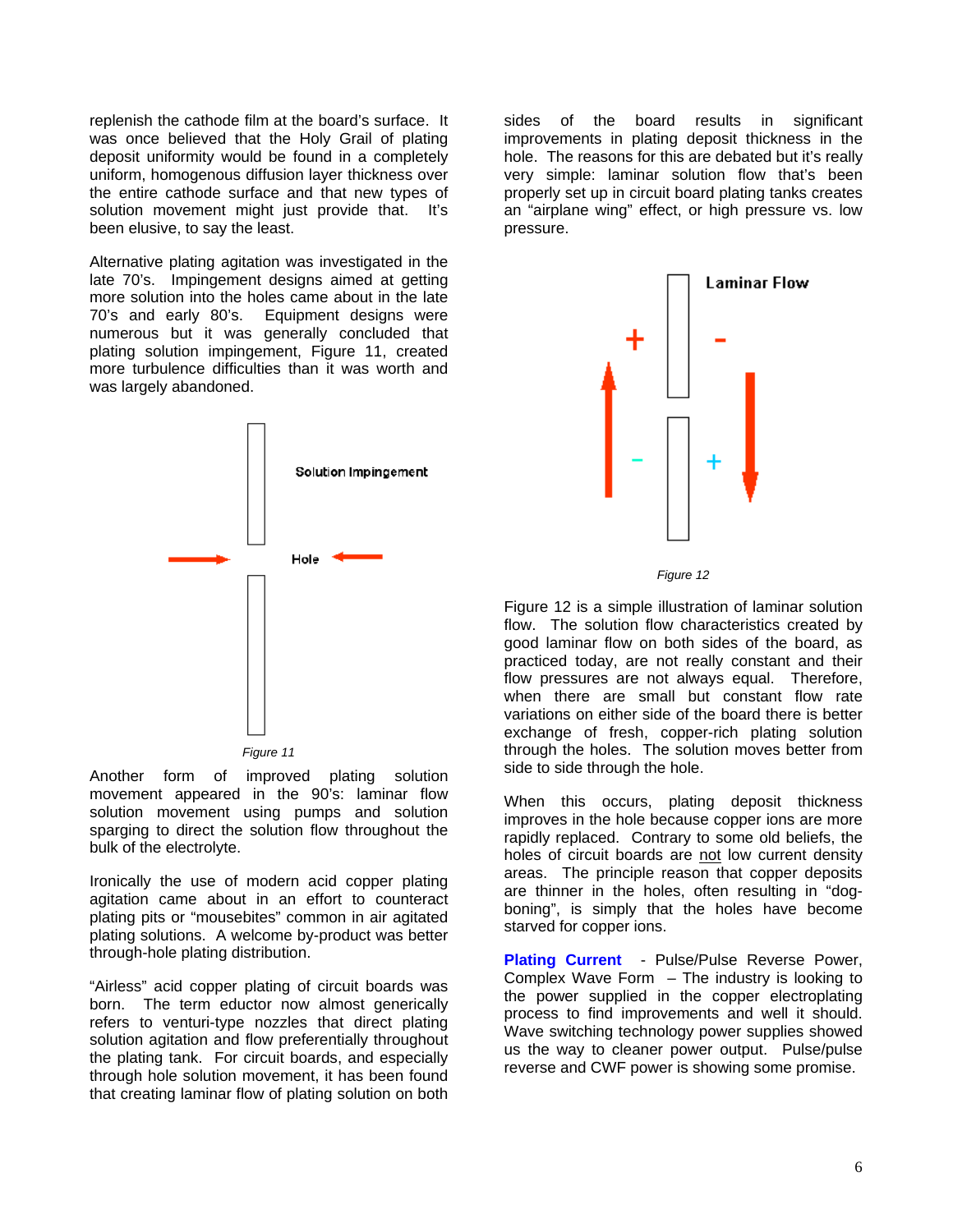The fabrication industry has fretted over characterizing the duty cycles in pulse/pulse reverse power transmission to match the plating characteristics of certain board designs. This has been an obstacle but some progress has resulted. The capital expense of new power has also held some fabricators back.

Something more basic is lacking in the plating circuit boards:

current where it's needed and/or to inhibit or shield plating current from areas where The capability to selectively focus plating circuit boards overplate.

## **Plating Equipment Tank Set-Up, Plating Current Robbing or Thieving**

cathodes can profoundly affect the electroplating deposit uniformity on circuit boards and all plated Optimizing the plating equipment set-up is an obvious place to start improving plating deposit thickness distribution. Changes in anode cathode relationships, including size, number and location of anodes, have been employed in electroplating all manner of substrates for several decades. There's no question that manipulations of the anodes and substrates for that matter.

Figure 13 represents an example of the deposit thicknesses commonly seen on circuit boards. The plating thickness excesses are generally tolerated.



Plating current robbing or thieving is often an adjunct to optimizing the set-up of plating equipment. Figure 14 represents an electrode potential modification to the circuit board cathode

where raw, conductive laminate strips are placed on a rack to "thieve" plating current from the board.



The effect tends to spread out the current distribution, in some cases just enough, to improve deposit uniformity. From non-acceptable to acceptable can sometimes be as little as reducing overplating from a 2.2 mils deposit thickness to 1.8 mils. No pun, there's often a fine line between good and bad plating thickness distribution.

Figure 15 represents the familiar current thieving that's designed directly into the board.



Thieving can be large exposed copper areas, dot patterns or even exposed copper strips. With some designs circuit fabricators even use copper thieving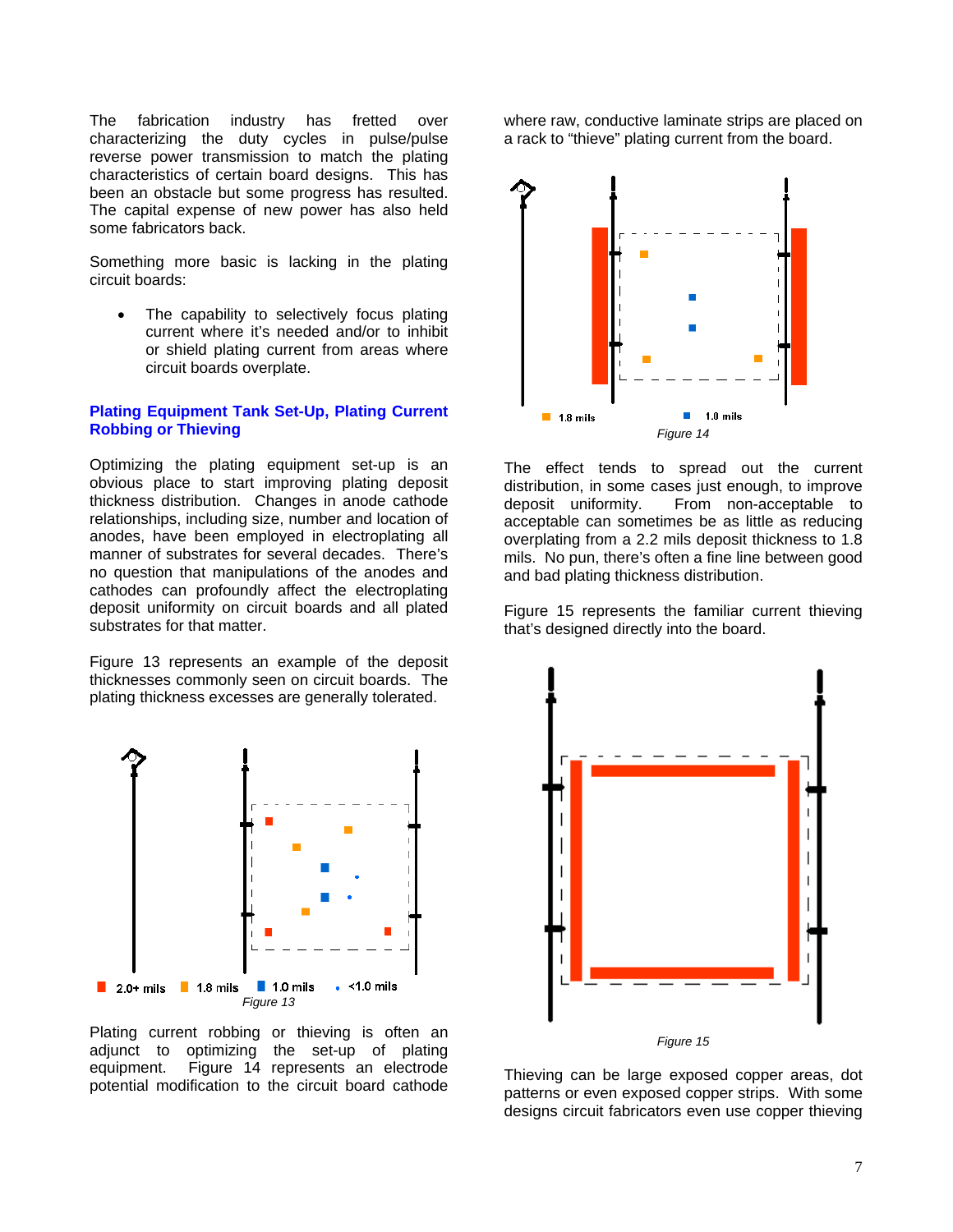tape. They manually apply the tape to specific areas of the board before electroplating.

**Focused or Designed Plating - There's just one** problem with trying to optimize the set-up of anode cathode relationships and experimenting with current thieving: it's tedious, time consuming and is largely done by trial and error. Most plating department engineers have little time for it because they see little or no significant improvement resulting from their countless hours of work.

"optimized", circuit boards are plated, thickness measurements are taken, sections made and evaluations documented etc. If the plating results aren't acceptable, what is an engineer to do? Picture the trial and error part of trying to better focus the plating current, assuming the engineer has a good idea where to start: The equipment is

- Move anodes a little this way or that?
- Add a few anodes?
- Remove a few anodes?
- Put thieves on the rack?
- How large do the thieves need to be?
- Where should they be placed to have the optimum effect on plating results?
- How would plating in a different tank set-up work?

grudgingly, to produce acceptable plated boards. The plated metal distribution is something less than The list goes on and on. The realities of production plating impose limits on time available for this type of testing. Plating engineers and plating line personnel rely on a combination of many years of experience and gut plating instinct combined with quality department acceptance, sometimes uniform but the trade-offs in manufacturability generally dictate acceptance of the results.

electroplating engineering in other manufacturing industries makes it possible for circuit board fabricators to dramatically improve the way they plate boards. A new way to better focus plating current is to optimize tank design and set-up with plating engineering software expressly made for that purpose. Sophisticated technology that's production proven and currently used for

Let's revisit the plating tank "scuba dive".

circuit board plating tank in a shop where there are Figure 16 depicts the 3 dimensional modeling of a

ups: one with anodes parallel to the side of the tank and the other (Figure 17) with anodes perpendicular several tanks but with 2 differing plating tank setto the side of the tank.

desired current density. The boards are 18X24, plated in 3 dimensional simulation with acid copper at 15 asf for 90 minutes. The model has been set-up with an electrochemical data base of the plating bath characteristics, in this case acid copper, the desired plating time and



*Figure 16* 



*Figure 17* 

Any electrolyte can be characterized for this model but acid copper is the main concern here. Acid copper deposits are typically the thickest and therefore the most overplated and wasted. The engineer working with this model can now make an intelligent choice about which plating tank to use.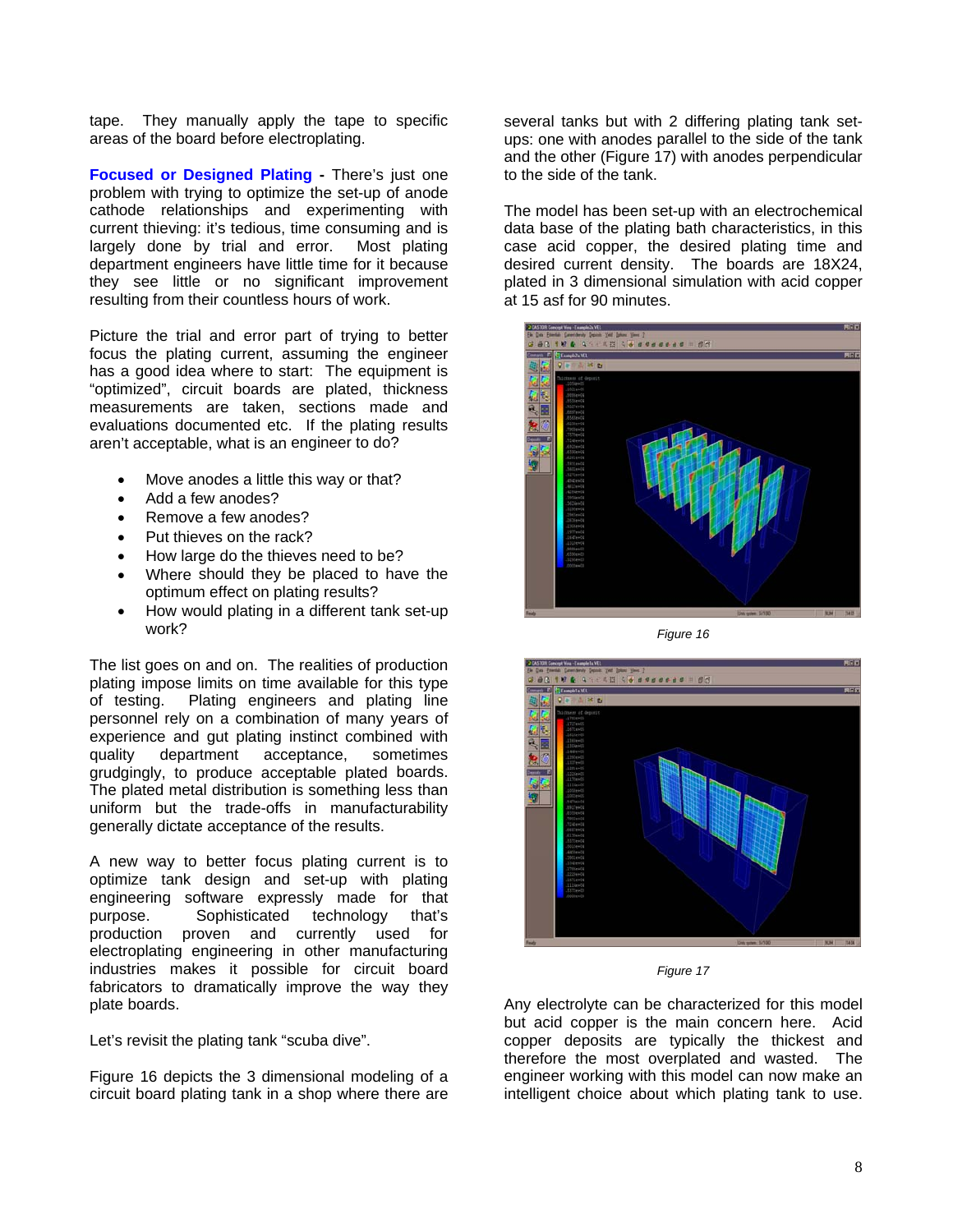This electroplating engineering technology, used on a standard PC, enables the plating engineer to accurately plate these boards in simulation and then use the information as a guide to setting up real life plating. There's no question that, given the choice, the operator should plate these boards in the tank set-up that overplates the least.

plated copper material costs, per board. This degree of understanding the plating process has A unique feature demonstrating the sophistication of this plating engineering tool is that the plating simulation can display the modeled plating thickness in colors. Red is the thickest deposit and blue is the thinnest. The relative thickness values can be ascertained on the color scale that accompanies the simulation. Another feature of this simulation is that the total weight of deposited metal can be calculated for each board plated. An obvious use of this feature would be to predict metal usage and then be better able to understand not possible before now.

for accurate plating simulation: the capability to understand current density distribution on the Figure 18 demonstrates another engineering use anodes and cathodes.



*Figure 18* 

Jack Winters alluded to in his article "The Anodes Side of the Story", this can have a dramatic effect In this illustration, the current densities are also displayed in colors (the colors are different from the color scale of the plating deposits simulated earlier). Take special note of the current density potential of the 2 center anodes. These anodes will not behave the same as the ones on the ends of the tank. As on deposition at the cathode.

Another means to focus plating current is the use of shields. Plating current takes the path of least resistance and if it is forced to go around a shield, its deposition power and strength is diminished. As pointed out in the graphics of plating current flux line mapping earlier, there are definite relationships between anodes and cathodes that result in current flow that can be controlled by interposing shields in the path of the current flowing throughout the cell.

the board dimensions and their electrode potentials vary. Some boards will burn much more readily Some of the automatic equipment available today has employed the use of shields that directly protect the bottom of the board. These shields have a stabilizing effect on the racking of the boards and can be configured to protect the bottom of a variety of sizes (depths) of boards from burning or overplating. This is important because anodes in a plating tank are usually a fixed size and shape but than others.

Figure 19 is an example of a common, a nonconductive plastic shield that is perforated and placed between the anodes and cathodes.

**Basic Shield** 



#### *Figure 19*

boards is controlled by allowing the passage of less current to that area than to the middle and upper Figure 20 depicts how the perforated shield might be placed in a plating tank to redirect current flow. Burning and or overplating near the bottom of the portions of the boards.

specific focusing of the plating current so much as they block overplating and/or inhibit burning on specific areas of the boards. Both perforated shields and bottom shields are shields in a general sense only. They don't permit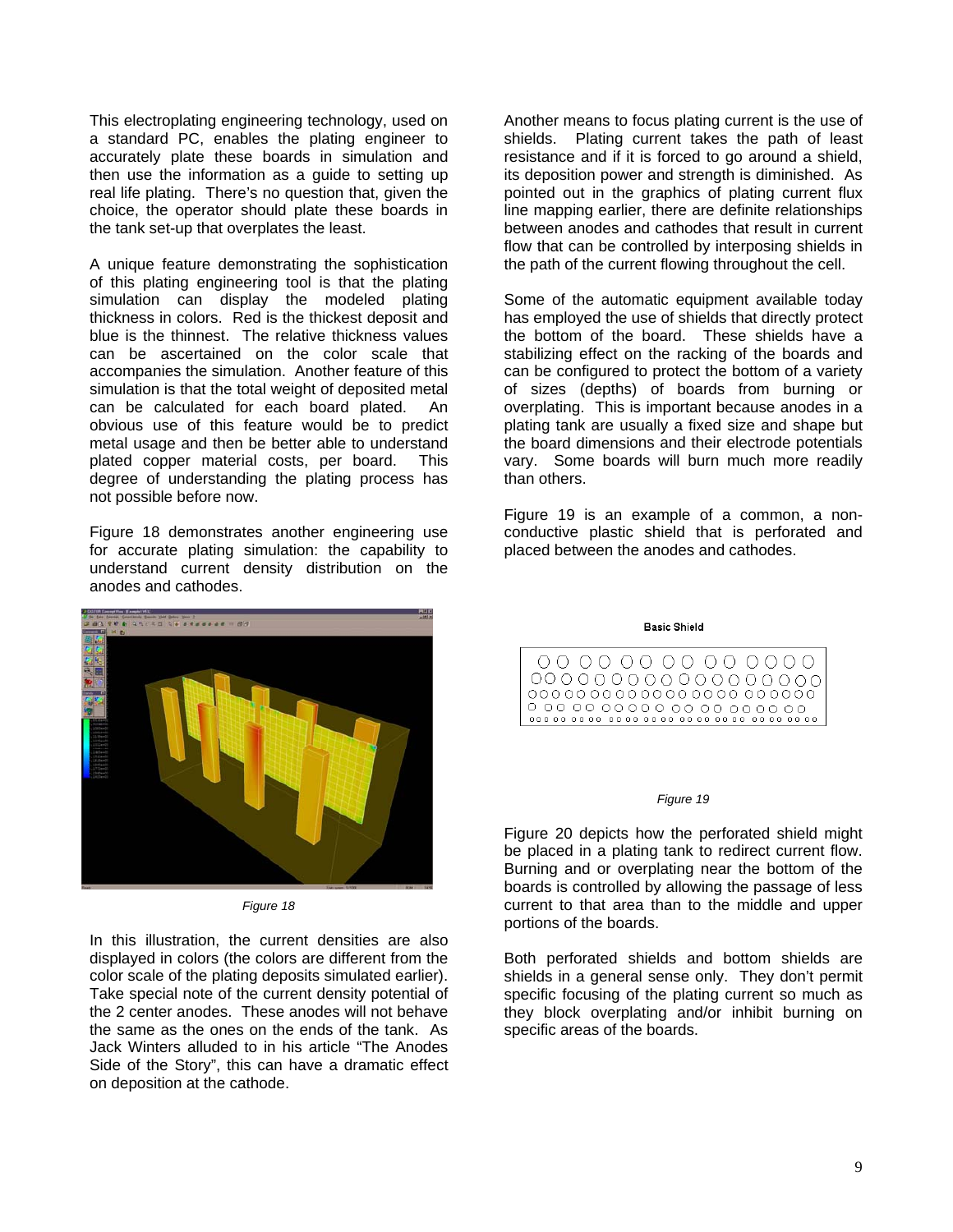

*Figure 20* 

Using a slightly different example for printed circuit board plating shields, my intuition tells me that a plating shield to focus plating current on specific areas of the board, say an array of blind via holes, might look like something like the shield set-up in Figures 21 and 22.



*Figure 21* 

There is a side view of a rack/shield configuration and a front view depicting the position of the shield. The dotted line represents the position of the circuit board. Shields are placed either on both sides of

the rack or attached to both sides of the board using the tooling holes as fixtureing aids.



### *Figure 22*

Plating current (remember the flux lines?) directly passes through perforations in the shield but is blocked or shielded from areas that typically overplate. The plating current potential re-directed by the shield is diminished once it finally reaches the cathode and plating thickness uniformity is improved.

is the prospect of accurate plating shield design. Optimization requires complete understanding of I've learned 2 things from these examples: plating set-up and optimization is NOT intuitive and neither the electrode potentials of the cathodes and anodes together.

suggested not by intuition but after using the 3 dimensional plating simulation tool referred to Figure 23 depicts a plating shield design that was above. The shield opening isn't anything like what intuition suggested earlier.

entails the use of robbers and thieves, the optimum placement of cathodes and anodes or even which Emerging plating technology software is enabling the electroplating engineer to approach the plating process with a high level of understanding just what the final results will be. This technology enables pre-engineering for plating set-up, whether that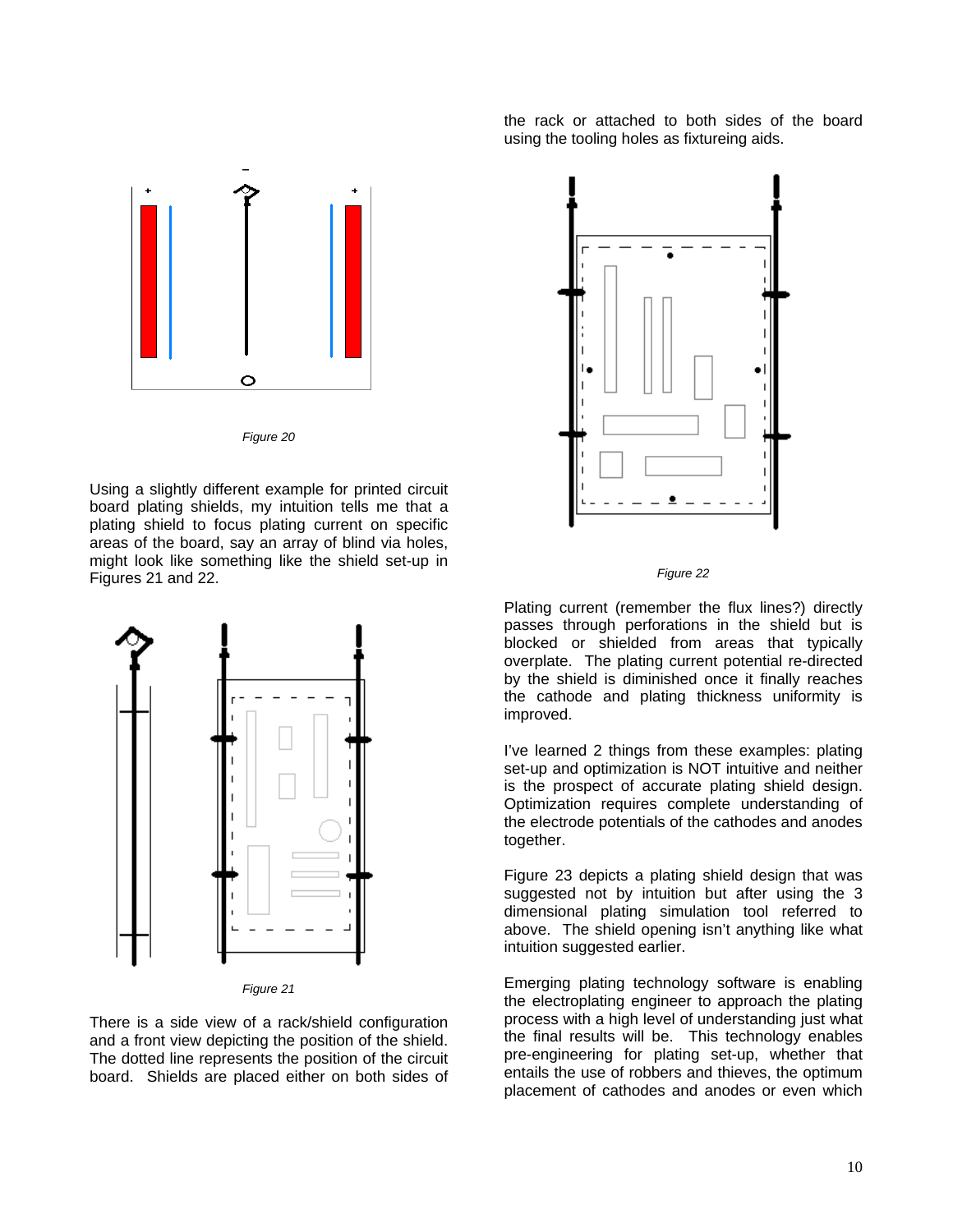tank set-up would be best for an engineer to choose in plating a critical job.



*Figure 23* 

To understand the origins of such sophisticated engineering software it would be helpful to review industrial plating applications that have similar<br>plating problems, namely overplating and and plating problems, namely overplating underplating. Figure 24 depicts an industrial plating tank simulation.



*Figure 24* 

engineering and design of the plating line before In this case, flat plating fixtures that hold many smaller parts are electroplated. The engineering of plating equipment with 3 dimensional plating simulation in this example enabled complete

any substrates were ever plated. The goal was to plate the fixtures uniformly. If the fixtures plate uniformly, so also would the parts they contain.

Figure 25 How accurate is plating simulation? Figure 2 shows important relevant data of the simulation vs. the actual deposits after this plating line was run in actual production.



*Figure 25* 

There is insignificant variation in the simulated and actual plated deposits and 95% simulation accuracy can be achieved.

examples of 3 dimensional plating simulations further encourage the use of such Other technology for plating circuit boards.



*Figure 26A*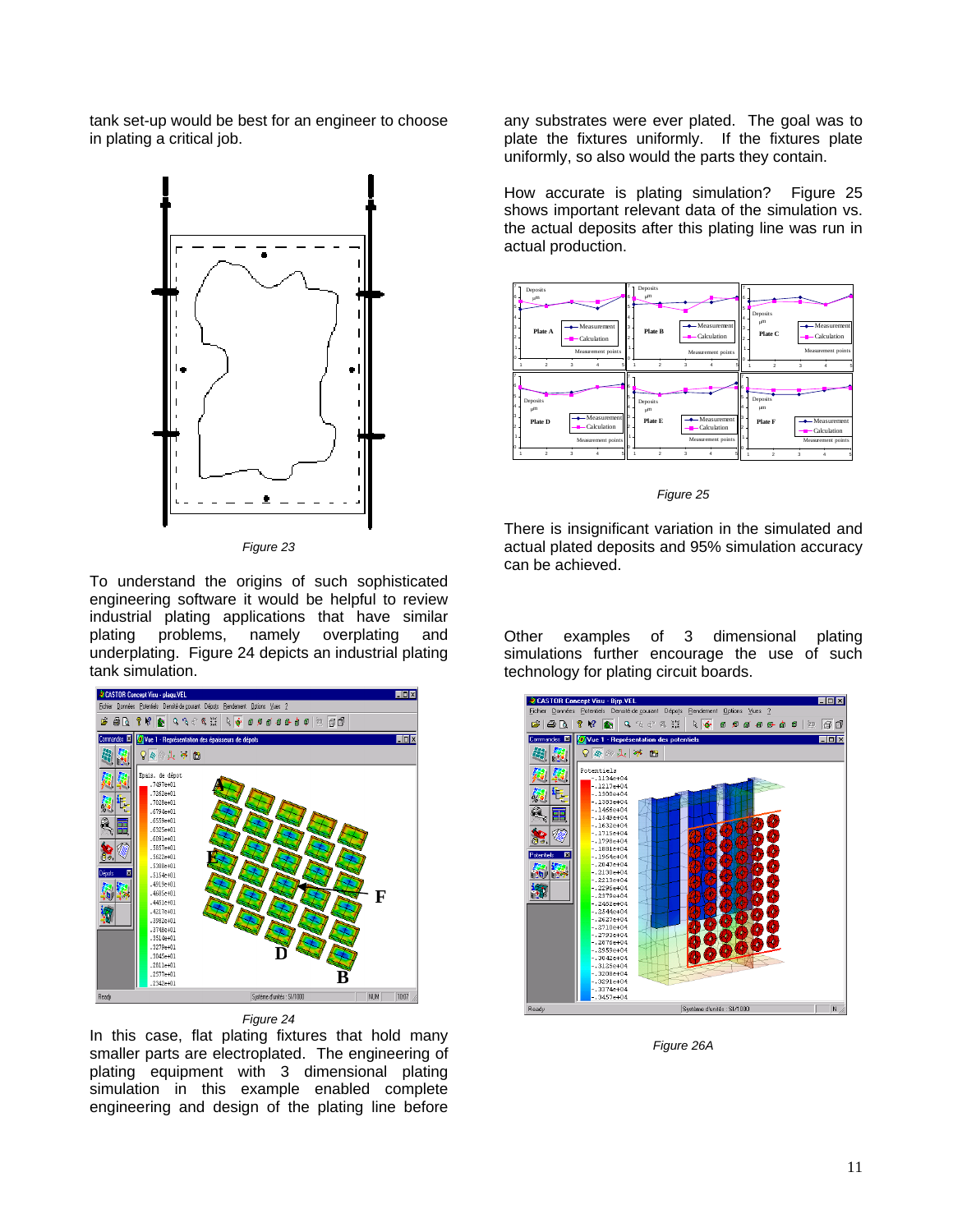

*Figure 26 B* 

Figure 26A depicts a model developed by a plating engineer to optimize racking in conjunction with different anode shapes and placement. A photo of the real parts is seen in Fig 26B.

Figures 27 and 28 give important detail on the plating of an individual component part.



*Figures 27 and 28* 



Notice the detail of the deposition thicknesses, Fig, 27, and in particular, the anode "hot spot" in Fig 28 model. This is important information for the plating engineer.

The implications for improving the deposit uniformity in plating printed circuit boards are enormous. Cycle time reduction first comes to mind. If the plating current is properly focused, the minimum plating thickness specification will be achieved much earlier in the plating cycle.

## Figure 29

Focused Plating Increased Production Capacity with the same current density



#### *Figure 29*

Figure 29 represents an illustration of cycle time reduction made possible by better plating distribution. The example compares regular tank set-up vs. the use of plating shields to focus plating current. Such optimization is not possible without embracing new plating engineering technology.

Other considerations for plating deposit uniformity, as mentioned earlier, are material cost reductions. Figures 30, 31 and 32 depict copper, solder mask and dry film savings possible with better plating distribution.

Figures 33 and 34 represent summaries of these savings for shops producing 500 and 1600 panels/day respectively.

Quality improvement implications of improved plating deposit uniformity continue being investigated and will be the subject of further studies.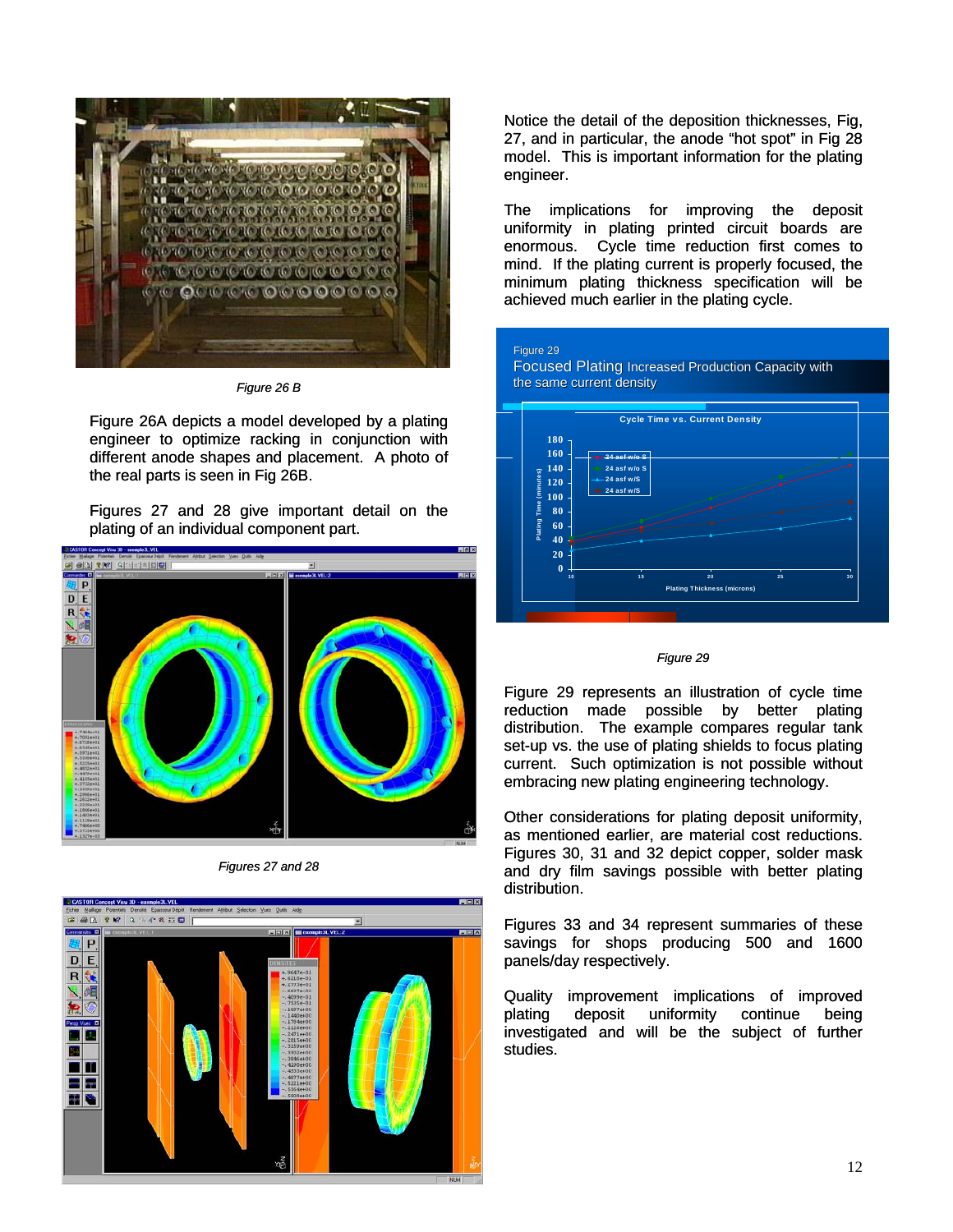# Figure 30

Cost Benefits of Improved Plating Deposit Uniformity

- $\bullet$  **Improved cost efficiency from** 
	-
	-
	- **Dry Film Savings**

# Figure 33 Savings – Dry Film

- Reduced Dry Film Thickness specs. – Conventional Plating – 2.0 mil DF
	- Optimized Plating 1.6 mil DF
- *20% Savings in DRY FILM*

# Figure 31 Savings - Soldermask

## **• Plating test (Pattern Plating)**

- **Conventional Plating 24 56µm**
- **Optimized Plating 24 30 µm**
- z *15% Savings in Soldermask*

## Figure 34 **Overall Raw MaterialSavings**

- **1600 Panel/day production**
- **1 panel (18" x 24") is 6 ssft**
- **2,400,000 ssft per year**
- **15% Soldermask** 
	- **savings** – **Based on 0.20 US\$/ssft**
	- *72,000 US\$ per year*
- **25% Copper Savings** – **Based on 2.0 US\$/KG**
	- *31,250 US\$ per year*
- **20% Dry Film Savings** – **Based on 0.20 US\$/ssft**  – *96,000 US\$ per year*

*Total = \$199,250 (US) per year*

# Figure 32 Savings - Copper Metal

# **• Improved Plating Distribution**

- **Conventional Plating 70% Distribution**
- **Optimized Plating 95% Distribution**
- z *25% Savings in copper metal*